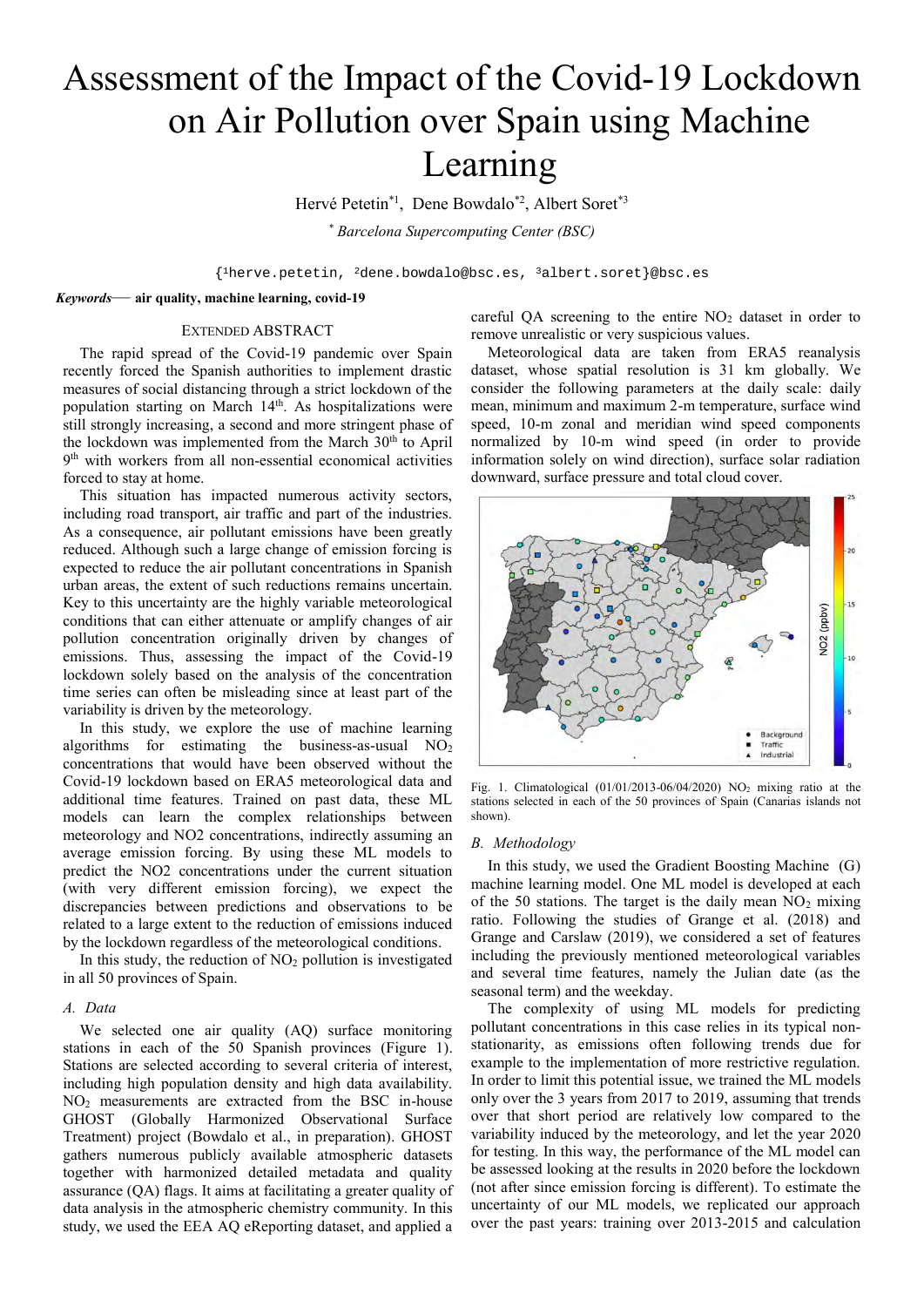of the uncertainty over January-April 2016; then idem for 2014-2016, 2015-2017 and 2016-2018.

## *C. Results*

Preliminary results indicate that the performance of the ML models is quite heterogeneous among the different regions. In many regions, the discrepancies with observed concentrations (before lockdown) remain within the uncertainty range. However, some bias is often highlight, in some cases larger than the uncertainty. Discrepancies may be due to deficiencies in the ML model and/or changes of emissions in the vicinity of the station. However, in most regions, the predictions followed reasonably well the variability of the observed concentrations, which suggests that the ML models are capturing well the influence of the meteorological conditions.



Fig. 2 Seven-days running average of  $NO<sub>2</sub>$  mixing ratios at Madrid (top panel) and Barcelona (bottom panel) from January to present day. Observed concentrations are shown in blue, predicted business-as-usual (BAU)  $NO<sub>2</sub>$ concentrations are shown in red, with a 95% confidence interval. The NO<sub>2</sub> concentrations from all previous years since 2013 are shown in grey. The lockdown period starts after the vertical black bar. Note that ML predictions were not possible after late March due to not yet available ERA5 data.

First results in Madrid and Barcelona regions are shown in Figure 2. In Madrid, before lockdown, the ML model performs quite well but with a moderate positive bias. It is not able to capture all the events, and the errors found during the first weeks of February are found to exceed the uncertainty range estimated from previous years. Including ERA5 information on the planetary boundary layer height and/or atmospheric stability may help solving this issue. After the lockdown, observed  $NO<sub>2</sub>$  mixing ratios quickly decrease, down to values around 8 ppbv, that have never been observed at this period of the year since 2013. The ML model predicts business-as-usual  $NO<sub>2</sub>$  mixing ratios of about 15 ppbv over that period. The difference with observed concentrations is found to be statistically significant at a 95% confidence level, with a best estimate of -47%.

Similar results are obtained in Barcelona where the ML model performs better as the observations are within the predicted uncertainty range before lockdown. The observed NO<sup>2</sup> concentrations dropped down to 8 ppbv while ML predictions exceed 16 ppbv, which means a reduction of 50%, in agreement with what is observed in Madrid.

In some other regions, results are more complex to interpret given the potential deficiencies of the ML models. Discrepancies between observations and business-as-usual predictions during the lockdown often remain within the uncertainty interval of the ML model, which prevents from concluding on statistically significant reductions of  $NO<sub>2</sub>$ pollution. Including more recent data may help to detect more

significant changes.

## *D. Conclusion and Perspectives*

Further efforts are obviously required for analyzing the results obtained in the different regions of Spain but these preliminary results suggest that the methodology is suitable, at least in some regions, for identifying and quantifying the reduction of  $NO<sub>2</sub>$  pollution that is not due to meteorological conditions. It is worth noting that part of the discrepancies previously highlighted may be due not only to changes in the emissions but also to changes in the chemistry, although we assume this impact is lower.

Processing the most recent data, during the second phase of the lockdown, should soon provide us a more complete picture of the impact of these reduced emissions on the  $NO<sub>2</sub>$ levels in Spanish urban areas. Including additional ERA5 variables may also help to improve the skills of the ML models, which is required for confirming the statistical significance of NO<sub>2</sub> reduction in some regions.

# *E. ACKNOWLEDGEMENTS*

This project has received funding from the European Union's Horizon 2020 research and innovation programme under the Marie Skłodowska-Curie grant agreement H2020- MSCA-COFUND-2016-754433.

#### *References*

- [1] Grange, S. K. and Carslaw, D. C.: Using meteorological normalisation to detect interventions in air quality time series, Science140of The Total Environment, 653, 578– 588, doi:10.1016/j.scitotenv.2018.10.344, 2019.
- [2] Grange, S. K., Carslaw, D. C., Lewis, A. C., Boleti, E., and Hueglin, C.: Random forest meteorological normalisation models forSwiss PM 10 trend analysis, Atmospheric Chemistry and Physics, 18, 6223–6239, doi:10.5194/acp-18-6223-2018, 2018

# *Author biography*



**Hervé Petetin** was born in Caen, France in 1986. He holds an engineering diploma from the Ecole Centrale de Lille, France, a M.Sc. in Mechanics and fluid dynamics from the University of Science and Technology Lille, a M.Sc. in Atmospheric physics and chemistry

from the University of Paris Est Creteil, France, and a Ph.D. in Atmospheric physics and chemistry from the University of Paris Diderot, France.

His research has first focused on the study of air quality and more specifically the aerosol pollution in large megacities, using regional chemistry-transport models and in-situ observations. As a member of the IAGOS European Research Infrastructure, he then investigated during several years the variability and trends of two important intermediate-lifetime gaseous compounds, namely ozone and carbon monoxide, in the troposphere based on airborne in-situ observations provided by the IAGOS fleet.

In 2018, he obtained a postdoctoral funding at the BSC from the STARS program (Marie-Sklodowska-Curie Action